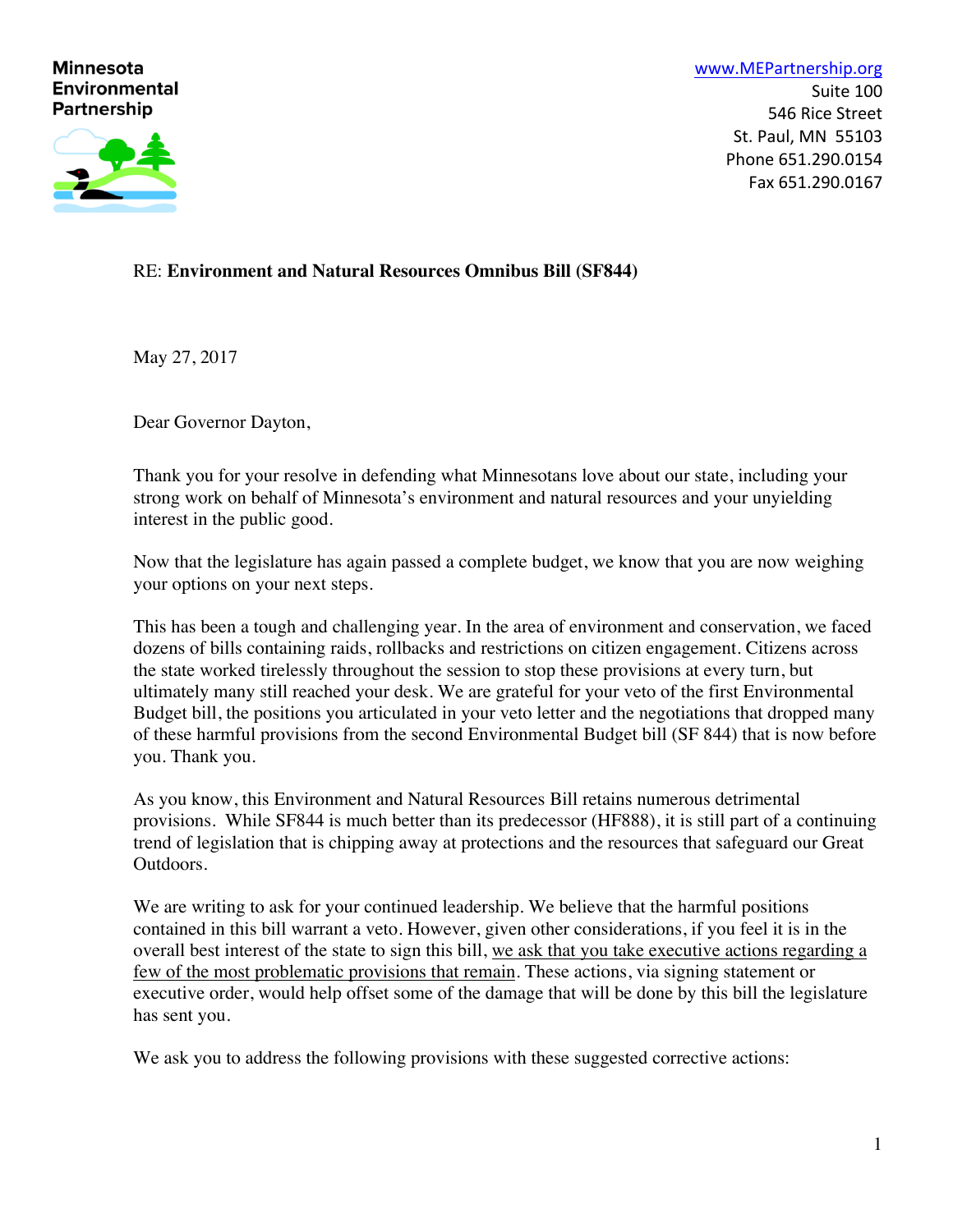# **Appropriations:**

# **Cutting \$22 million in operational funding to local Soil and Water Conservation districts resulting in a raid on the Clean Water Fund. 1**

This raid amounts to a 10% diversion of the Clean Water Fund for a second biennium in a row, and cuts \$22 million in drinking, ground and surface water protections across the state. We believe that, taken together, this reduction, as contained in the Environmental Budget Bill (SF 844) and the Legacy Bill (HF 707), constitutes a clear violation of the commitment made in law by the 2015 budget and violates the intent of the Legacy Constitutional Amendment. We are greatly concerned about what this means for the long-term integrity of the Clean Water Fund and the overall Legacy Amendment.

**Action:** Commit to submitting a supplemental appropriations request to the 2018 legislature to restore general funds for these SWCD operations in FY19 and provide for ongoing base general fund support for this purpose in future biennia.

### **Policy:**

#### **Limiting citizen rights based on property ownership**.

Article II: Sections 57-59

Since 1969, participating in a contested case petition has been a right of citizens, guaranteeing public participation in important decisions that affect the whole state. This provision would appear to limit this legal tool for mine permits to only those people who own property affected by the proposed operation.

Examples of those who appear to lose their right to contest mine permits include:

- o People renting property that would be affected by a proposed mine;
- o Fishing guides downstream of a proposed mine;
- o People who hunt, fish and gather on lands and waters that would be affected by a proposed mine;
- o Local governments not identified in an application for a permit to mine, but whose drinking water quality could be affected by water pollution.

**Action**: Issue a signing statement for SF 844 stating that:

- 1) Participation rights under existing Minnesota Rule 6132.4000, subpart 2(C) have been preserved in the legislation; and
- 2) You are directing your DNR to use the discretion retained in the law to hold a contested case hearing on all copper-nickel mining permits, including dam safety and water appropriations permits related to the permit to mine, and that all persons and governments potentially affected by the permits will be eligible to participate in this contested case hearing process under Minnesota Rule 1400.6200.

<sup>&</sup>lt;sup>1</sup> We are pleased to see a provision in the Tax Bill that would use future surplus general fund balances to repay the Clean Water Fund for this raid, however the fate of that bill and the availability of future funds is unclear.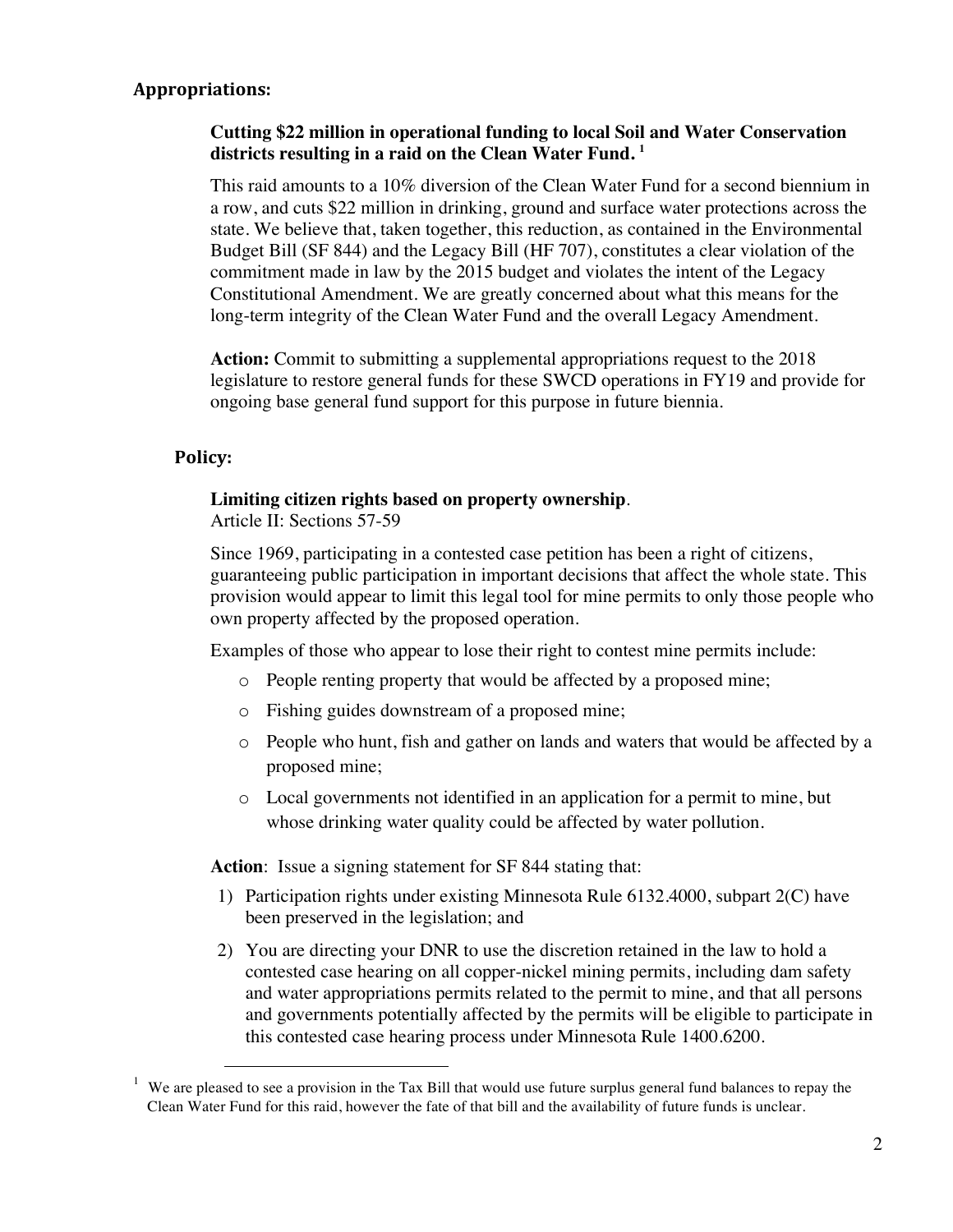#### **Reducing Supply of Groundwater to Rare Calcareous Fens.**

Article II: Section 112

Calcareous Fens are one of the rarest and most sensitive ecosystems in Minnesota. They support an unusually large number of rare and threatened plant species including several that live only in calcareous fens. Groundwater is their lifeblood and they are very susceptible to disruptions in their groundwater supply. When the native plants are stressed, aggressive invasive species move in to push them out. Once the invasive species have a foothold, they do not leave even if natural groundwater levels are returned.

This change in law greatly weakens the clear protection that calcareous fen habitats have had since the passage of the Minnesota Wetland Conservation Act more than a quarter century ago. Allowing seasonal drawdowns of water flows during the growing season to these sensitive habitats filled with unique plants, could do long term damage to these ecosystems about which we know little.

**Action**: Show extreme caution in any exercise of this authority. Direct your DNR to not approve any calcareous fen management plan that shows any measurable drawdown of ground water.

# **Removal of PCA Requirement to Adopt Air Quality Standards and Environmental Review Standards for Frac Sand Operations.** Article II: Section 105

Long-term low-level exposure to silica dust can cause silicosis, which is fatal.

This provision removes the mandate passed in 2013 that the "commissioner of the Pollution Control Agency shall adopt rules pertaining to the control of particulate emissions from silica sand projects." Four years later these rules are yet to be adopted. Stakeholders participated in a year-long process to develop draft rules that should have been implemented over a year ago.

**Action**: Direct the MPCA Commissioner to begin the rulemaking process to implement these draft rules to protect Minnesotans from the health impacts of silica dust from frac sand facilities.

# **Rules Limiting Use of Lead Shot Prohibited.**

Article II: Sec. 164

This provision restricts the DNR from using existing authority to reduce nontarget mortality of birds (including Bald Eagles) and wildlife exposed to lead shot until 2019.